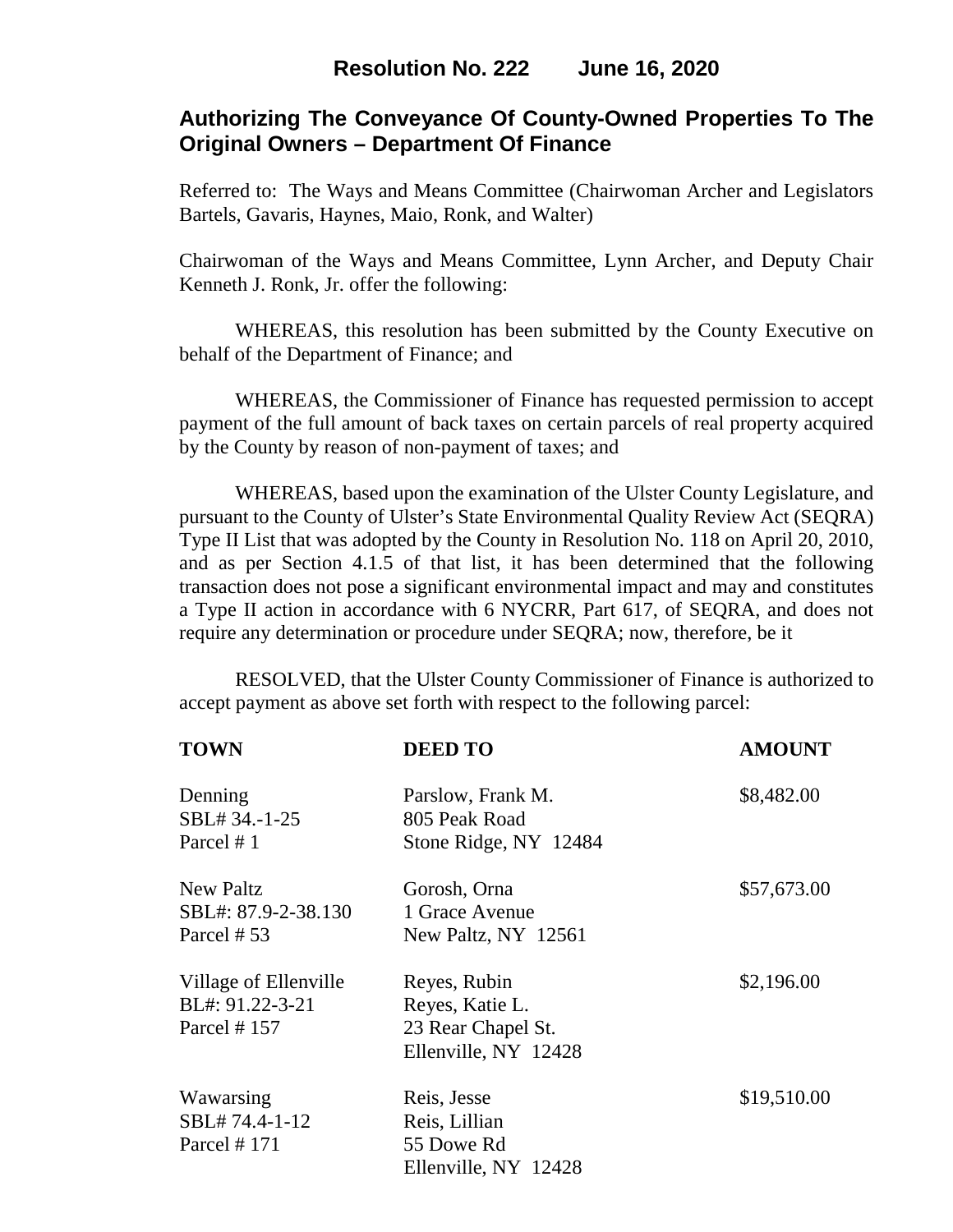### **- Page 2 -**

## **Resolution No. 222 June 16, 2020**

## **Authorizing The Conveyance Of County-Owned Properties To The Original Owners – Department Of Finance**

# Wawarsing Towne, Harold R.  $$6,746.00$ SBL# 82.3-1-40 Towne, Verna M. Parcel # 178 PO Box 875 Napanoch, NY 12458 **TOWN DEED TO AMOUNT**

and, be it further

RESOLVED, that upon receipt of such payment with respect to each parcel, the Chair of the Ulster County Legislature is hereby authorized to make, execute and deliver to the owner making payment, a quitclaim deed conveying the interest of the County in the parcel, which quitclaim deed shall contain the covenant that the County of Ulster shall in no event be or become liable for any defects in title conveyed for any cause whatsoever, or that no claim or demand of any nature shall ever be made against the County of Ulster arising from such sales, conveyances, or any proceedings leading thereto,

and move its adoption.

#### ADOPTED BY THE FOLLOWING VOTE:

AYES: 23 NOES: 0

Passed Committee: Ways and Means on June 9, 2020

FINANCIAL IMPACT: TOTAL UNPAID TAXES: \$36,934.00